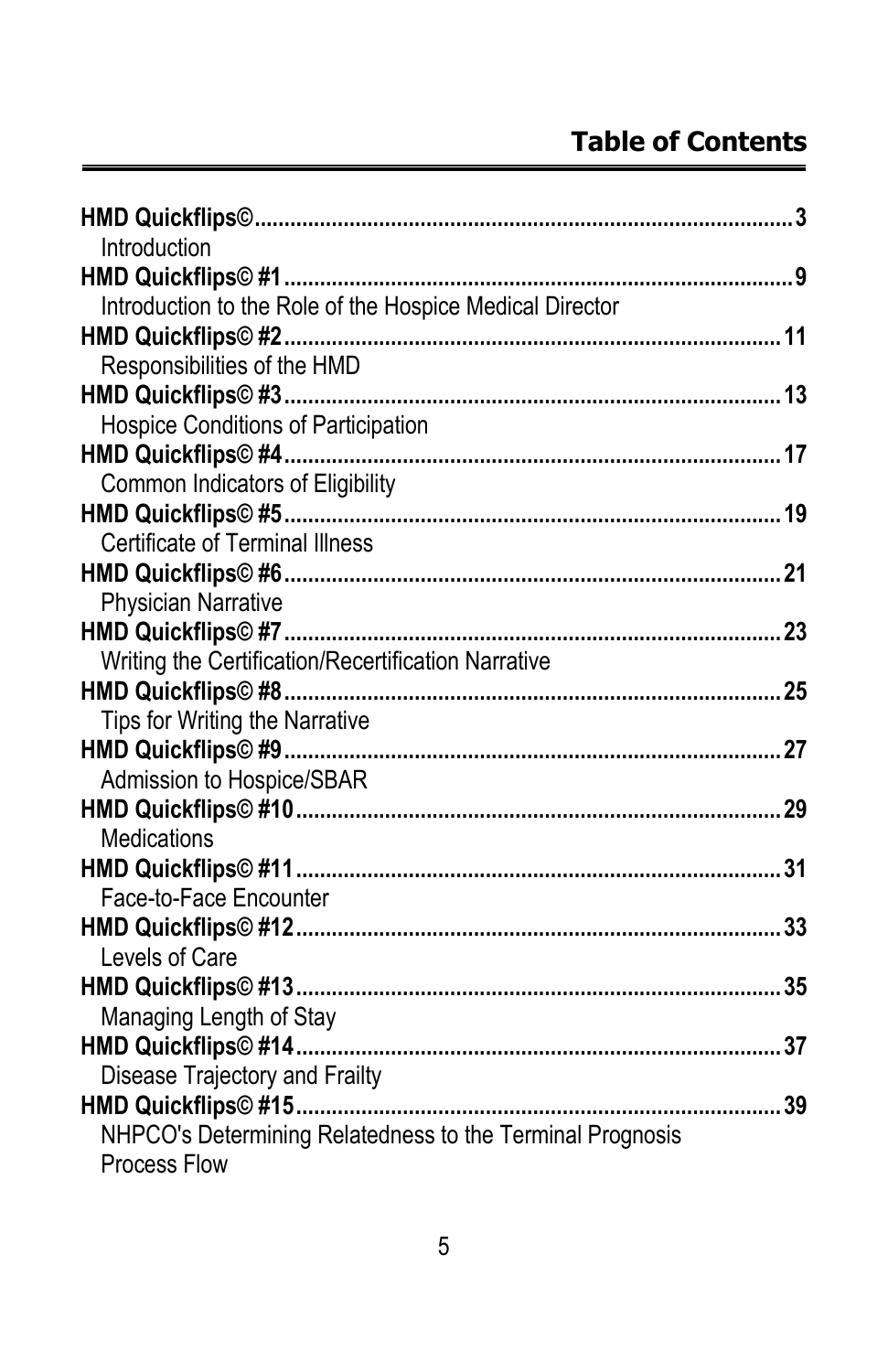| Introduction to the LCDs                          |  |
|---------------------------------------------------|--|
|                                                   |  |
|                                                   |  |
| <b>LCD/General Decline</b>                        |  |
|                                                   |  |
| Non-Disease Specific Baseline                     |  |
|                                                   |  |
| <b>ALS</b>                                        |  |
| Cancer                                            |  |
|                                                   |  |
| Alzheimer's Disease/Dementia                      |  |
|                                                   |  |
|                                                   |  |
| <b>Heart Disease</b>                              |  |
| <b>HIV</b>                                        |  |
|                                                   |  |
| <b>Liver Disease</b>                              |  |
|                                                   |  |
|                                                   |  |
| <b>Pulmonary Disease</b>                          |  |
|                                                   |  |
| Renal Failure (Acute and Chronic)                 |  |
|                                                   |  |
| <b>Stroke</b>                                     |  |
| Coma                                              |  |
|                                                   |  |
|                                                   |  |
| Interdisciplinary Group (IDG) and Role of the HMD |  |
|                                                   |  |
| <b>Hospice Dates and Times</b>                    |  |
|                                                   |  |
| <b>Attending Physician</b>                        |  |
|                                                   |  |
| <b>Consulting Physician</b>                       |  |